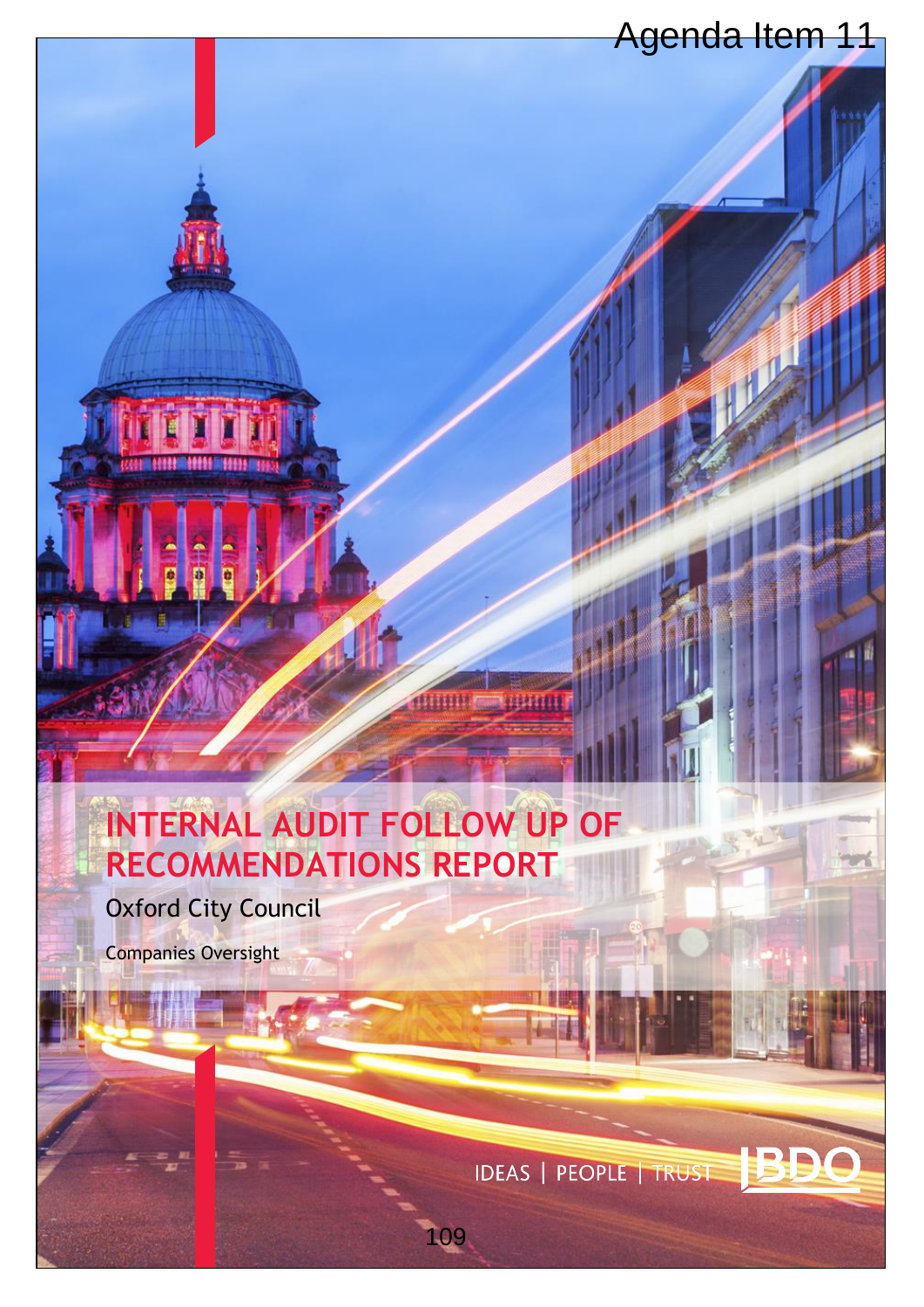# Summary

## **FOLLOW UP GOING FORWARD - BDO RECOMMENDATIONS**

Following the issue of the Companies Oversight report, all Medium recommendations were followed up and outlined within this report.

### **RECOMMENDATIONS**

There were nine recommendations issued in total of these 5 were medium recommendations and were split into 15 sub recommendations. Of the 15 sub recommendations:

- 12 sub recommendations have been followed up with all being recorded as complete
- Three sub recommendations relating to this report were not due prior to the Audit and Governance Committee and remain incomplete so these will be followed up as they fall due.

## **Follow up Process**

As part of the follow-up process, we issued all recommendations due for implementation on or before 24 May 2021. We held a discussion with the Head of Financial Service to obtain feedback on the actions that had been taken to implement each of the recommendations.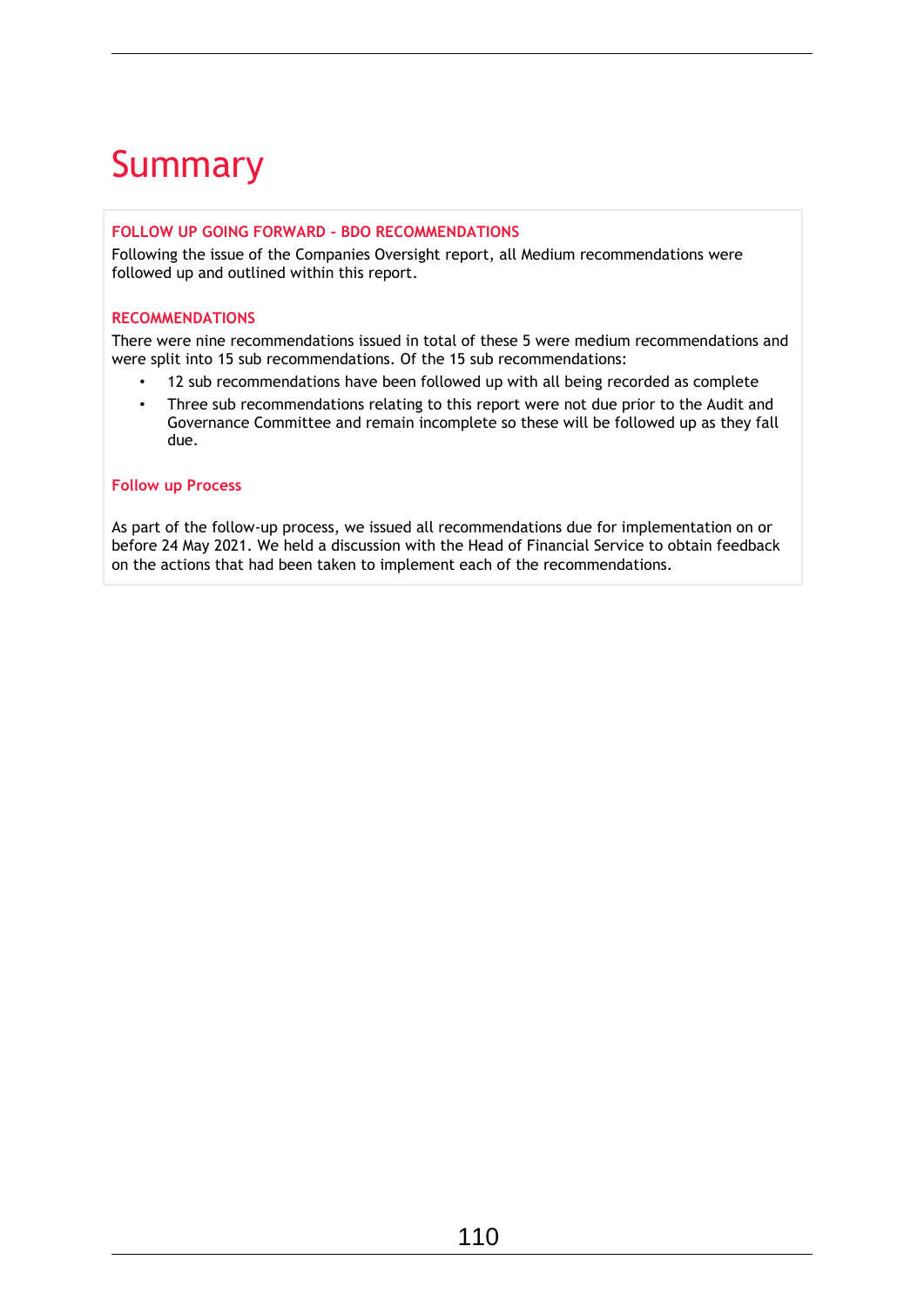# Recommendations: Complete

| <b>Recommendation made</b>                                                                                                                                                                                                                                                                                                                                                                                                                                                                                                                                                                                                                                                                     | <b>Priority</b><br><b>Level</b> | <b>Manager</b><br><b>Responsible</b> | <b>Due Date</b> | <b>Current Progress</b>                                                                                                                                                                                                                                                                                                                                                                                                                                                                                                                                                                                                                                                                                                                                                                                                                                                                                                                                                                                                                                                                                                           |
|------------------------------------------------------------------------------------------------------------------------------------------------------------------------------------------------------------------------------------------------------------------------------------------------------------------------------------------------------------------------------------------------------------------------------------------------------------------------------------------------------------------------------------------------------------------------------------------------------------------------------------------------------------------------------------------------|---------------------------------|--------------------------------------|-----------------|-----------------------------------------------------------------------------------------------------------------------------------------------------------------------------------------------------------------------------------------------------------------------------------------------------------------------------------------------------------------------------------------------------------------------------------------------------------------------------------------------------------------------------------------------------------------------------------------------------------------------------------------------------------------------------------------------------------------------------------------------------------------------------------------------------------------------------------------------------------------------------------------------------------------------------------------------------------------------------------------------------------------------------------------------------------------------------------------------------------------------------------|
| The terms of reference for CMCG<br>which has only recently been<br>produced should be recirculated to<br>clarify the role of the Group of<br>which the primary role is<br>understood to be to 'ensure that<br>the work of the companies and<br>related work of the council is<br>planned collaboratively and<br>delivered in pursuit of the Council's<br>agenda' and more specifically to<br>ensure CMT can provide informed<br>and effective advice as advisors on<br>matters going to the Shareholder on<br>strategically important projects and<br>give the opportunity to resolve<br>issues arising in the companies and<br>joint ventures from within the<br>Companies and joint ventures | M                               | Chief<br>Executive                   | 12/05/2021      | <b>Council's Comments:</b><br>The CMCG terms of reference was circulated<br>to the Managing Directors of the companies<br>on 12 May 2021.<br><b>IA Comments:</b><br>We confirmed that the CMCG terms of<br>reference had been emailed to the Managing<br>Directors of the companies.                                                                                                                                                                                                                                                                                                                                                                                                                                                                                                                                                                                                                                                                                                                                                                                                                                              |
| The shareholder should give<br>consideration as to the future<br>direction in relation to the pipeline<br>of procurements of supplies and<br>services by both OCC and their<br>wholly owned companies                                                                                                                                                                                                                                                                                                                                                                                                                                                                                          | M                               | Head of<br>Financial<br>Services     | 31/07/2021      | <b>Council's Comments:</b><br>The Council's Procurement Team consists of<br>four procurement officers and a manager.<br>The team provides procurement advice and<br>assistance on a range of specific<br>procurements in respect of council services<br>and also to our wholly owned companies,<br>ODSL and OCHL. There is much to be gained<br>from co-ordinating the purchase of goods,<br>services and or works that are used by the<br>council and its entities including:<br>Ability to leverage a better price<br>a)<br>through discounts<br>Savings in administration not having to<br>b)<br>repeat the tendering or purchasing<br>process and evaluation on multiple<br>occasions in addition to contract<br>management savings in dealing with the<br>resultant single supplier<br>Agreement on standard terms and<br>C)<br>conditions<br>Improved reputation with the market<br>d)<br>and suppliers.<br>So, the Council support the case for a joint-<br>procurement strategy.<br><b>IA Comments:</b><br>There has been adequate consideration of<br>the procurement arrangements and a way<br>forward has been agreed. |
| The tri-annual review of the SLAs<br>under the contract between the                                                                                                                                                                                                                                                                                                                                                                                                                                                                                                                                                                                                                            | M                               | Head of<br>Financial                 | 31/07/2021      | <b>Council's Comments:</b><br>The triennial review process of the SLAs has                                                                                                                                                                                                                                                                                                                                                                                                                                                                                                                                                                                                                                                                                                                                                                                                                                                                                                                                                                                                                                                        |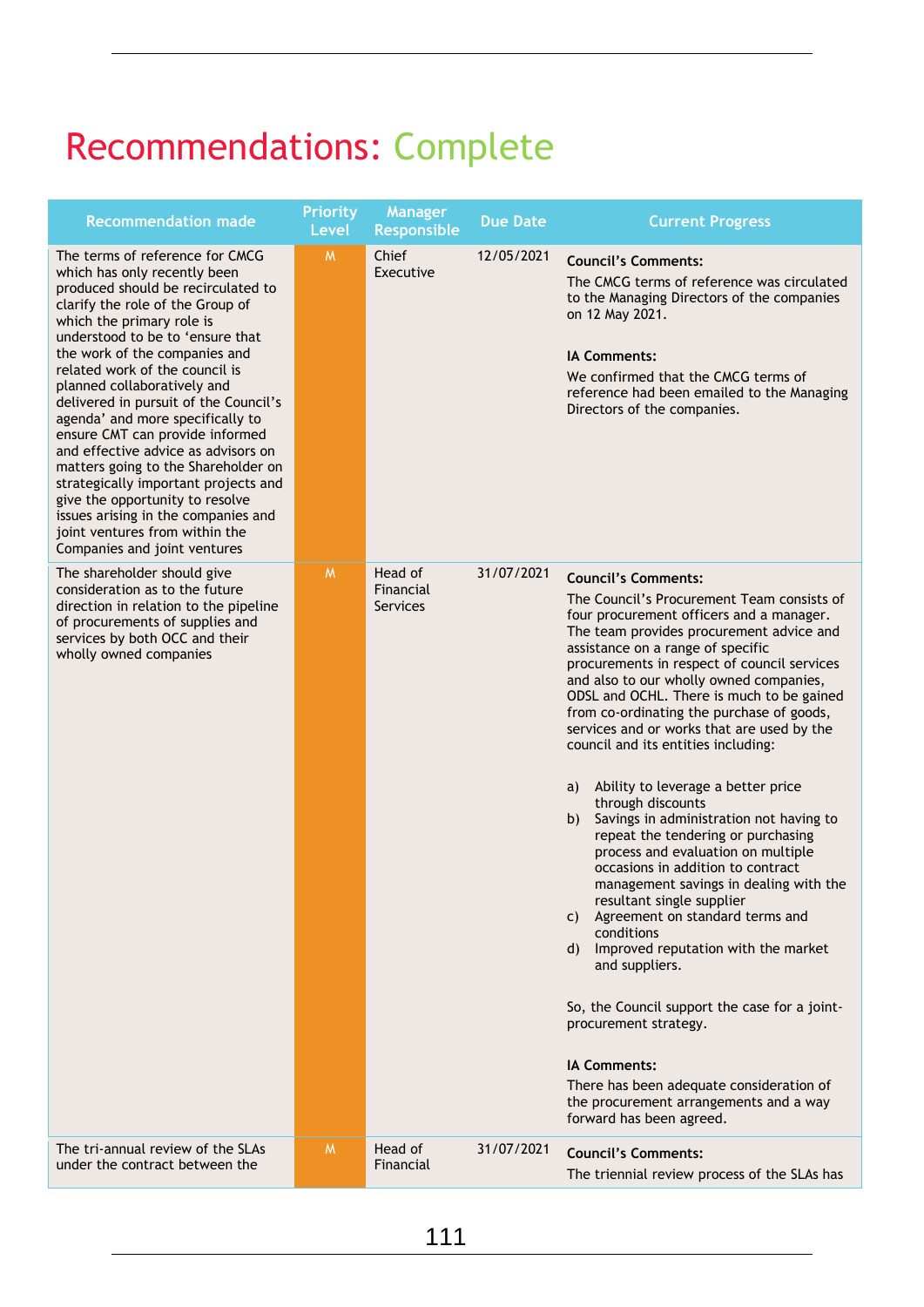| Council and ODS should seek to<br>identify cost savings where<br>appropriate from the Group<br>perspective as a whole, taking into<br>account any financial diseconomies<br>of scale that may arise from any<br>services transferred into ODS. Any<br>changes in such service provision<br>will also need to determine the<br>implications for the future oversight<br>of the company in these areas                                                                                               |   | Services                                |            | commenced through the Support Services<br>meetings between the Head of Financial<br>Services and the ODS Managing Director.<br><b>IA Comments:</b><br>A review of the services provided by the<br>Council has commenced and this<br>recommendation is complete.                                                                                                                                                                                                                                                                                                                                                                                                                                              |
|----------------------------------------------------------------------------------------------------------------------------------------------------------------------------------------------------------------------------------------------------------------------------------------------------------------------------------------------------------------------------------------------------------------------------------------------------------------------------------------------------|---|-----------------------------------------|------------|--------------------------------------------------------------------------------------------------------------------------------------------------------------------------------------------------------------------------------------------------------------------------------------------------------------------------------------------------------------------------------------------------------------------------------------------------------------------------------------------------------------------------------------------------------------------------------------------------------------------------------------------------------------------------------------------------------------|
| The Council should have formal<br>discussions with the Executive team<br>of each of their companies to assess<br>whether they can take actions to<br>ensure that there is a positive<br>mutual relationship                                                                                                                                                                                                                                                                                        | M | Head of<br>Financial<br><b>Services</b> | 31/07/2021 | <b>Council's Comments:</b><br>Management are not aware of any current<br>issues which may conflict with ensuring a<br>positive mutual relationship. The discussions<br>between Scrutiny and Cabinet members, the<br>lead portfolio lead and attendance at the<br>Councils Corporate Management Team<br>meetings should be sufficient to ensure that<br>this mutual relationship is maintained.<br><b>IA Comments:</b><br>The Council have considered the<br>management of relationships with the<br>companies and agreed that the current<br>arrangements are adequate.                                                                                                                                      |
| Whilst we recognise that the Teckal<br>exemption allows the Council to<br>contract work with ODSL without<br>the need for a competitive tender<br>process, it is important that the<br>Council are able to evidence value<br>for money in their procurement of<br>goods and/or services. Therefore,<br>the importance of undertaking the<br>procurement exercise on certain<br>contracts should be formally<br>explained to ODS to ensure<br>effective communication of the<br>Council's position. | M | Head of<br>Financial<br>Services        | 31/07/2021 | <b>Council's Comments:</b><br>The Council's Constitution provides that<br>evidence of best value must be obtained<br>when OCC contracts with ODS and that in<br>some circumstances that a procurement<br>exercise should be undertaken.<br>The Managing Director of ODS is aware of the<br>provision in Part 19 of the Constitution and<br>the Monitoring Officer has recently formally<br>explained them to him.<br><b>IA Comments:</b><br>The importance of procurement in some<br>situations has been explained to ODS so the<br>recommendation is complete.                                                                                                                                              |
| Summaries of audit plans and<br>reports agreed by ODS and OCHL<br>should be presented to the<br><b>Council's Audit and Governance</b><br>Committee and an overall opinion<br>provided to the Committee, acting<br>as the Group Audit Committee                                                                                                                                                                                                                                                     | M | Head of<br>Financial<br><b>Services</b> | 31/07/2021 | <b>Council's Comments:</b><br>The Council has recently awarded a new<br>three-year contract for the internal audit of<br>Council services and its wholly owned<br>companies to BDO. Whilst this is an extension<br>of existing contracts in respect of OCC and<br>ODS this is a new service for OCHL. The<br>annual audit opinion is presented to the<br>relevant audit committees of OCC and ODS<br>and the recommendation to present the<br>opinion to the Council's Audit and<br>Governance Committee will be undertaken<br>for the audit year 2020-21 on 29 July 2021<br>with the Managing Director and Non-<br>Executive Director present. Moving forward<br>OCHL will present their audit opinion in a |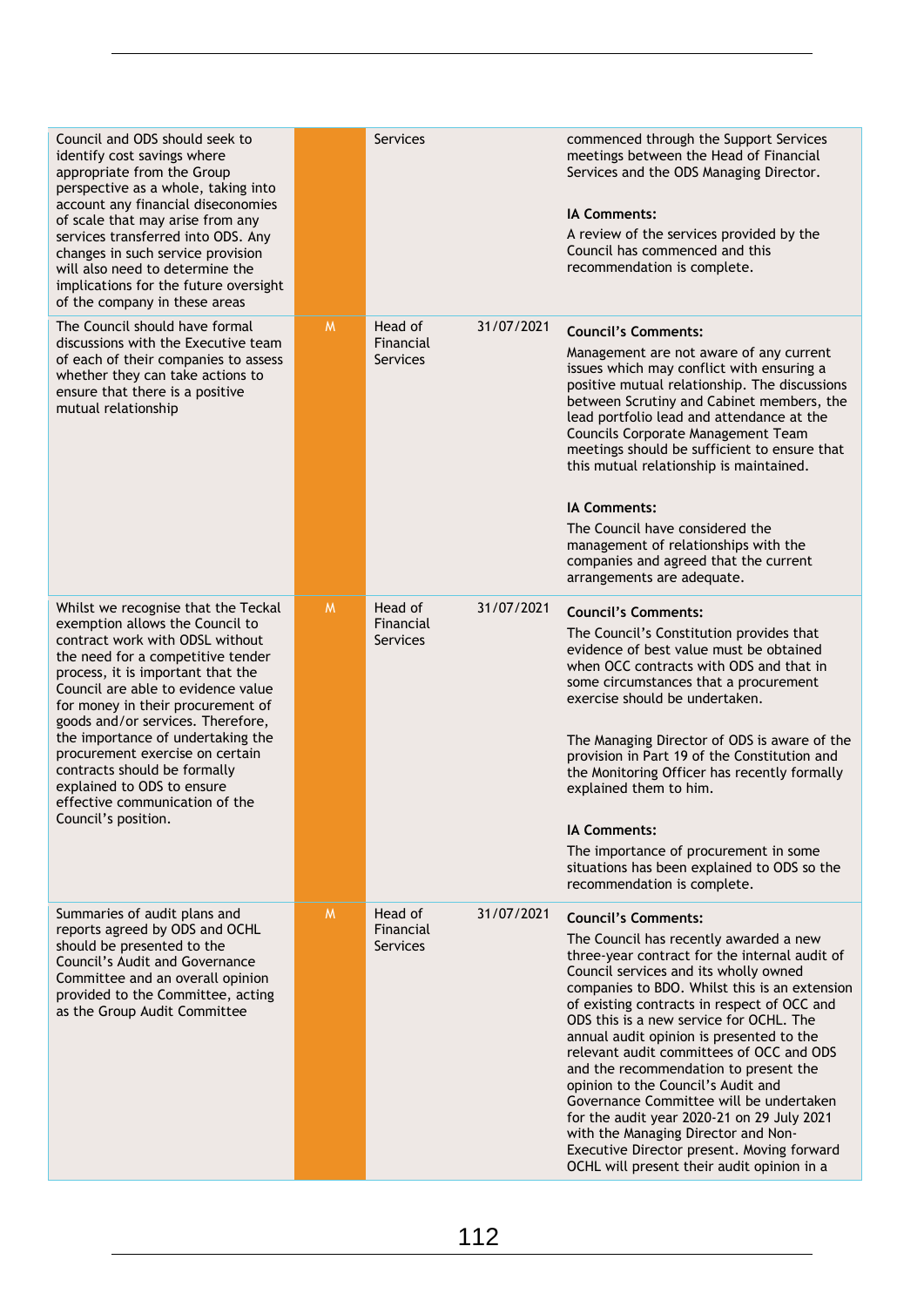|                                                                                                                                                                                                                                                                                                                                                                                                                            |          |                                                                    |            | similar manner.                                                                                                                                                                                                                                                                                                                                                                                                                                                                                                                                                                                                                                                                                                                                                                                                                                                                                                                                                                                                    |
|----------------------------------------------------------------------------------------------------------------------------------------------------------------------------------------------------------------------------------------------------------------------------------------------------------------------------------------------------------------------------------------------------------------------------|----------|--------------------------------------------------------------------|------------|--------------------------------------------------------------------------------------------------------------------------------------------------------------------------------------------------------------------------------------------------------------------------------------------------------------------------------------------------------------------------------------------------------------------------------------------------------------------------------------------------------------------------------------------------------------------------------------------------------------------------------------------------------------------------------------------------------------------------------------------------------------------------------------------------------------------------------------------------------------------------------------------------------------------------------------------------------------------------------------------------------------------|
|                                                                                                                                                                                                                                                                                                                                                                                                                            |          |                                                                    |            | <b>IA Comments:</b><br>This recommendation is complete. The                                                                                                                                                                                                                                                                                                                                                                                                                                                                                                                                                                                                                                                                                                                                                                                                                                                                                                                                                        |
|                                                                                                                                                                                                                                                                                                                                                                                                                            |          |                                                                    |            | annual internal audit opinions of the<br>companies will be presented to the Council.                                                                                                                                                                                                                                                                                                                                                                                                                                                                                                                                                                                                                                                                                                                                                                                                                                                                                                                               |
| Members of the Shareholder Group<br>and the Panel should meet privately<br>to discuss the role of the Panel. This<br>may include:<br>Whether the Panel should<br>continue to scrutinise the<br>companies or whether they<br>should be holding the<br>Shareholder Group to account<br>If the latter option is chosen,<br>$\bullet$<br>whether the Panel meetings<br>should be held after the<br>Shareholder Group meetings. | <b>M</b> | Head of<br>Financial<br>Services /<br>Monitoring<br>Officer        | 31/07/2021 | <b>Council Comments:</b><br>Discussions have taken place around the role<br>of the Companies Scrutiny Panel with the<br>following conclusions reached:<br>Members would prefer to continue to<br>$\bullet$<br>hold them before Shareholder meetings<br>so they can influence decisions taken by<br>the Shareholder<br>All members of the Panel will be invited<br>to attend the Shareholder meetings to<br>present comments and recommendations<br>The role of the Panel will not be limited<br>to scrutinising Shareholder decisions<br>The Panel may provide scrutiny at the<br>$\bullet$<br>following Shareholder meeting or call<br>additional meetings to scrutinise the<br>Shareholder<br>The Panel and the Finance and<br>$\bullet$<br>Performance Scrutiny Panel will increase<br>membership to six members each<br>The Panel will meet separately to<br>consider the business relating to ODS<br>and other companies and joint ventures.<br>This will increase the number of<br>meetings to six per year. |
|                                                                                                                                                                                                                                                                                                                                                                                                                            |          |                                                                    |            | <b>IA Comments:</b><br>Adequate consideration has taken place of<br>the Panel function and role and changes have<br>been made, taking into consideration this<br>recommendation.                                                                                                                                                                                                                                                                                                                                                                                                                                                                                                                                                                                                                                                                                                                                                                                                                                   |
| Alternatively, the Council should<br>consider whether it would be worth<br>revising the current structure and<br>composition of the Shareholder<br>Group in line with the proposals<br>identified in the above finding                                                                                                                                                                                                     | M.       | Head of<br>Financial<br>Services /<br>Monitoring<br><b>Officer</b> | 31/07/2021 | <b>Council Comments:</b><br>Discussions have taken place and it is<br>proposed that the current structure of the<br>Shareholder and Joint Venture Group be<br>revised. The Shareholder will role is to<br>remain an Executive function with the<br>Shareholder Group remaining an Executive<br>Committee. The Leader will appoint some<br>but not all Cabinet members to this<br>Committee.<br>Members of the Panel will being invited to<br>attend the Shareholder meetings to play an<br>active role in making comments,<br>representations and participating in the<br>debate; but not to have any voting rights.<br>As with the Panel, the Shareholder meetings<br>will be split between ODS and other<br>companies and joint ventures.                                                                                                                                                                                                                                                                        |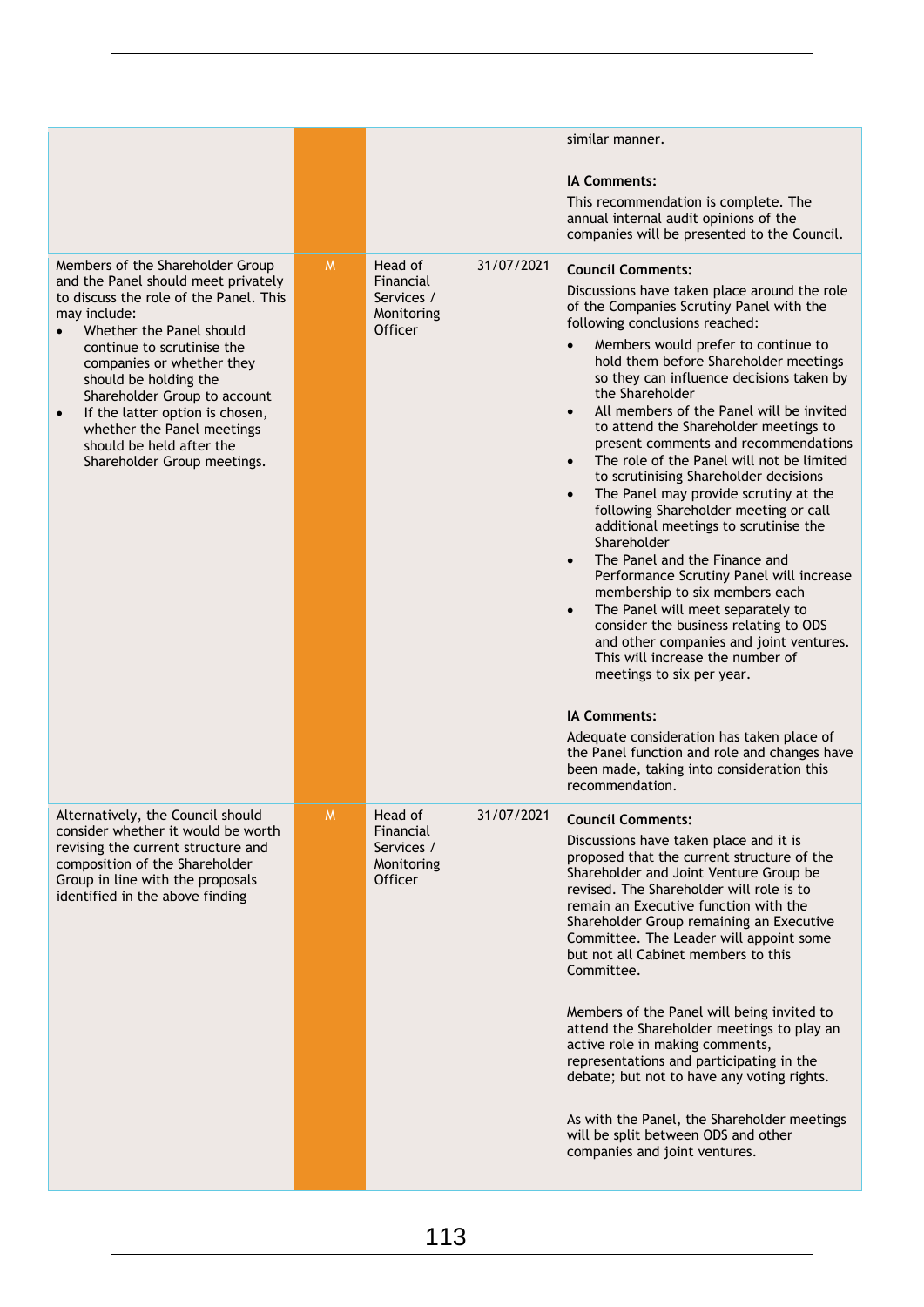|                                                                                                                                                                                                                                                                                                                                                                                            |          |                                                                                 |            | <b>IA Comments:</b><br>Consideration has been taken as to the<br>structure of the Shareholder meetings and<br>adequate changes have been made.                                                                                                                                                                                                                                                                                                                                                               |
|--------------------------------------------------------------------------------------------------------------------------------------------------------------------------------------------------------------------------------------------------------------------------------------------------------------------------------------------------------------------------------------------|----------|---------------------------------------------------------------------------------|------------|--------------------------------------------------------------------------------------------------------------------------------------------------------------------------------------------------------------------------------------------------------------------------------------------------------------------------------------------------------------------------------------------------------------------------------------------------------------------------------------------------------------|
| The Council should discuss the<br>following points with ODS:<br>Whether the Panel and<br>Shareholder Group reports can<br>include an income and<br>expenditure breakdown for<br>both ODSL and ODSTL<br>Whether a session could be<br>$\bullet$<br>arranged for Panel members to<br>meet with local managers and<br>officers to get a better<br>understanding of the company<br>operations. | <b>M</b> | Head of<br>Financial<br>Services /<br>Monitoring<br>Officer                     | 31/07/2021 | <b>Council Comments:</b><br>ODS and ODSTL financial information will be<br>split and reported to the Panel and the<br>Shareholder Group separately.<br>Consideration about the Panel meeting ODS'<br>local managers and staff will be considered<br>when the Panel meets in July.<br><b>IA Comments:</b><br>This recommendation has been completed.                                                                                                                                                          |
| The Council should ensure that all<br>outstanding SLAs are signed by the<br>year-end and SLAs with OCHL for<br>the 2021/22 are signed before 30<br>April 2021                                                                                                                                                                                                                              | M        | Head of<br>Financial<br>Services /<br>Head of<br><b>Business</b><br>Improvement | 29/07/2021 | <b>Council Comments:</b><br>All SLAs for services provided by the Council<br>to OCHL for 2020-21 have been signed and<br>agreed between the company and service<br>providers within the Council.<br>Work is ongoing on the agreement for SLA's<br>for 2021-22 and this has been extended to<br>services provided by the Council to ODS.<br>These are expected to be completed by the<br>end of July 2021.<br><b>IA Comments:</b><br>This recommendation is complete. All 2020-<br>21 SLA's have been signed. |
| There should be a responsible<br>officer in the Council assigned to<br>ensure SLA's are completed in a<br>timely manner                                                                                                                                                                                                                                                                    | M        | Head of<br>Financial<br>Services /<br>Head of<br><b>Business</b><br>Improvement | 29/07/2021 | <b>Council Comments:</b><br>The Head of Financial Services will take<br>ownership of ensuring all SLA's are agreed<br>between the Council's wholly owned<br>companies and the Council on an annual<br>basis.<br>IA Comments:<br>Recommendation complete.                                                                                                                                                                                                                                                     |
| The Council should reinstate<br>meetings between the Companies<br>and key support service providers                                                                                                                                                                                                                                                                                        | <b>M</b> | Head of<br>Financial<br>Services /<br>Head of<br><b>Business</b><br>Improvement | 29/07/2021 | <b>Council Comments:</b><br>Support service meetings have re-<br>commenced and will evaluate the support<br>services through the triennial review.<br><b>IA Comments:</b><br>Support service meetings reinstated and the<br>recommendation is complete.                                                                                                                                                                                                                                                      |

# Recommendations: Not Due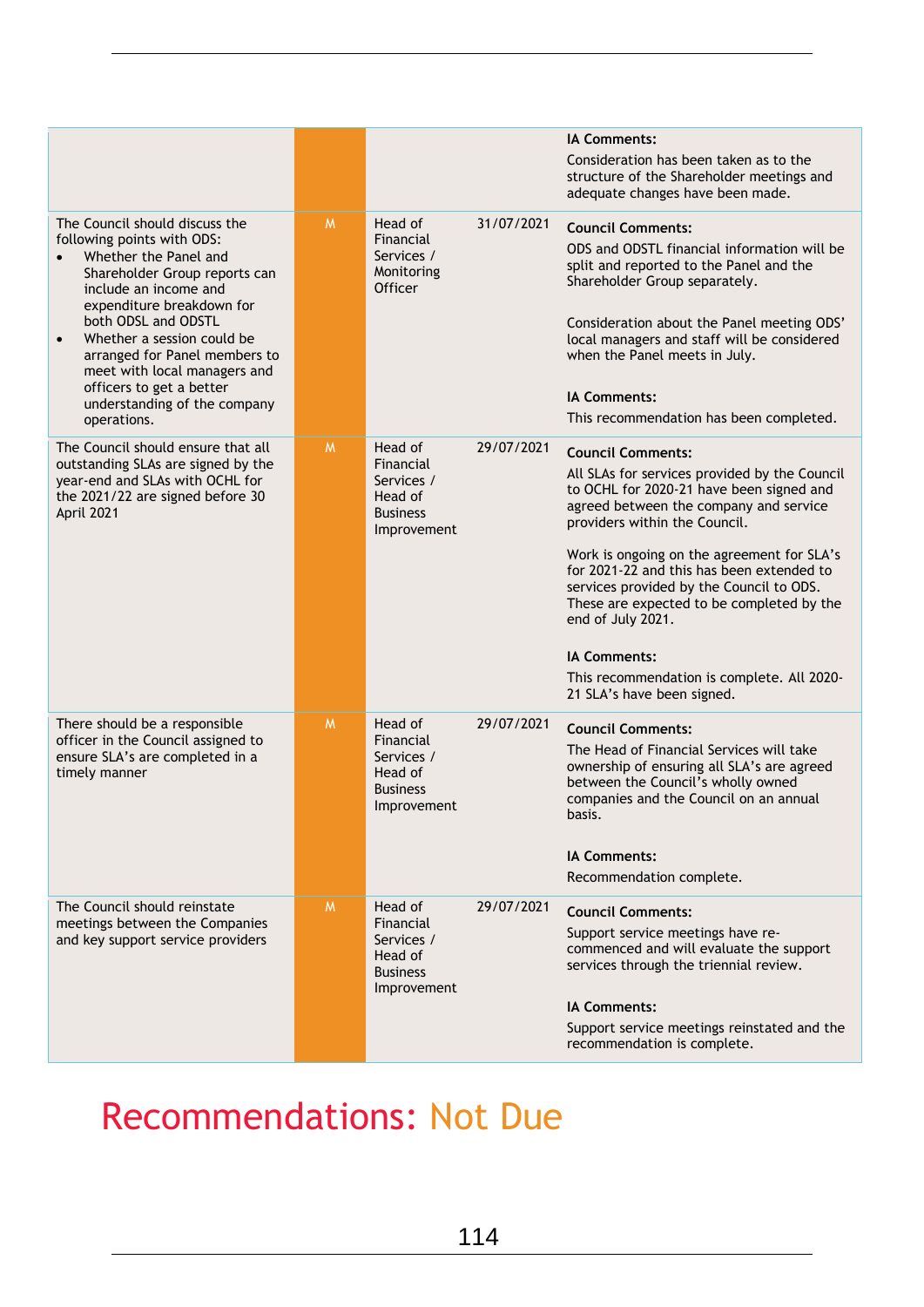| <b>Recommendation made</b>                                                                                                                                                                                                                                                                                                                                                                                                                                                                                                                                                                                                                                        | Priority<br><b>Level</b> | <b>Manager</b><br>Responsible             | <b>Due Date</b> | <b>Current Progress</b>                                                                                                                                                                                                                                                                                        |
|-------------------------------------------------------------------------------------------------------------------------------------------------------------------------------------------------------------------------------------------------------------------------------------------------------------------------------------------------------------------------------------------------------------------------------------------------------------------------------------------------------------------------------------------------------------------------------------------------------------------------------------------------------------------|--------------------------|-------------------------------------------|-----------------|----------------------------------------------------------------------------------------------------------------------------------------------------------------------------------------------------------------------------------------------------------------------------------------------------------------|
| The Council should update the job<br>description of the Head of Financial<br>Services to include details around<br>their responsibilities in monitoring<br>and communication with the<br>companies and joint ventures                                                                                                                                                                                                                                                                                                                                                                                                                                             | M                        | Head of<br><b>Business</b><br>Improvement | 30/09/2021      | <b>Council's Comments:</b><br>Agreed to update in consultation with the<br>Head of Financial Services and with the<br>advice of the Monitoring Officer.<br><b>IA Comments:</b><br>This recommendation is currently in progress<br>and will be followed up in September 2021                                    |
| The Executive Directors should each<br>have a separate job description and<br>these should make reference to<br>their responsibilities in monitoring<br>and having oversight of the<br>companies and joint ventures.<br>Council officers sometimes need to<br>(and can) have two hats when<br>operating in their roles. For the<br>roles that also involve acting as a<br>director of a company/joint venture<br>there should be clarity around their<br>conduct and their responsibilities to<br>advise the Shareholder. Where<br>Heads of Service are required to act<br>as Directors on Company Boards this<br>should also be reflected in job<br>descriptions | <b>M</b>                 | Head of<br><b>Business</b><br>Improvement | 30/09/2021      | <b>Council's Comments:</b><br>Agreed to update in consultation with the<br>individual post holders, and with the advice<br>of the Head of Financial Services and the<br>Monitoring Officer<br><b>IA Comments:</b><br>This recommendation is currently in progress<br>and will be followed up in September 2021 |
| All the above mentioned job<br>descriptions should be uploaded to<br>the Council's website and be<br>subject to periodic review                                                                                                                                                                                                                                                                                                                                                                                                                                                                                                                                   | M                        | Head of<br><b>Business</b><br>Improvement | 30/09/2021      | <b>Council's Comments:</b><br>Agreed to upload all revised and approved<br>job descriptions to the Council's website.<br><b>IA Comments:</b><br>This recommendation is currently in progress<br>and will be followed up in September 2021                                                                      |